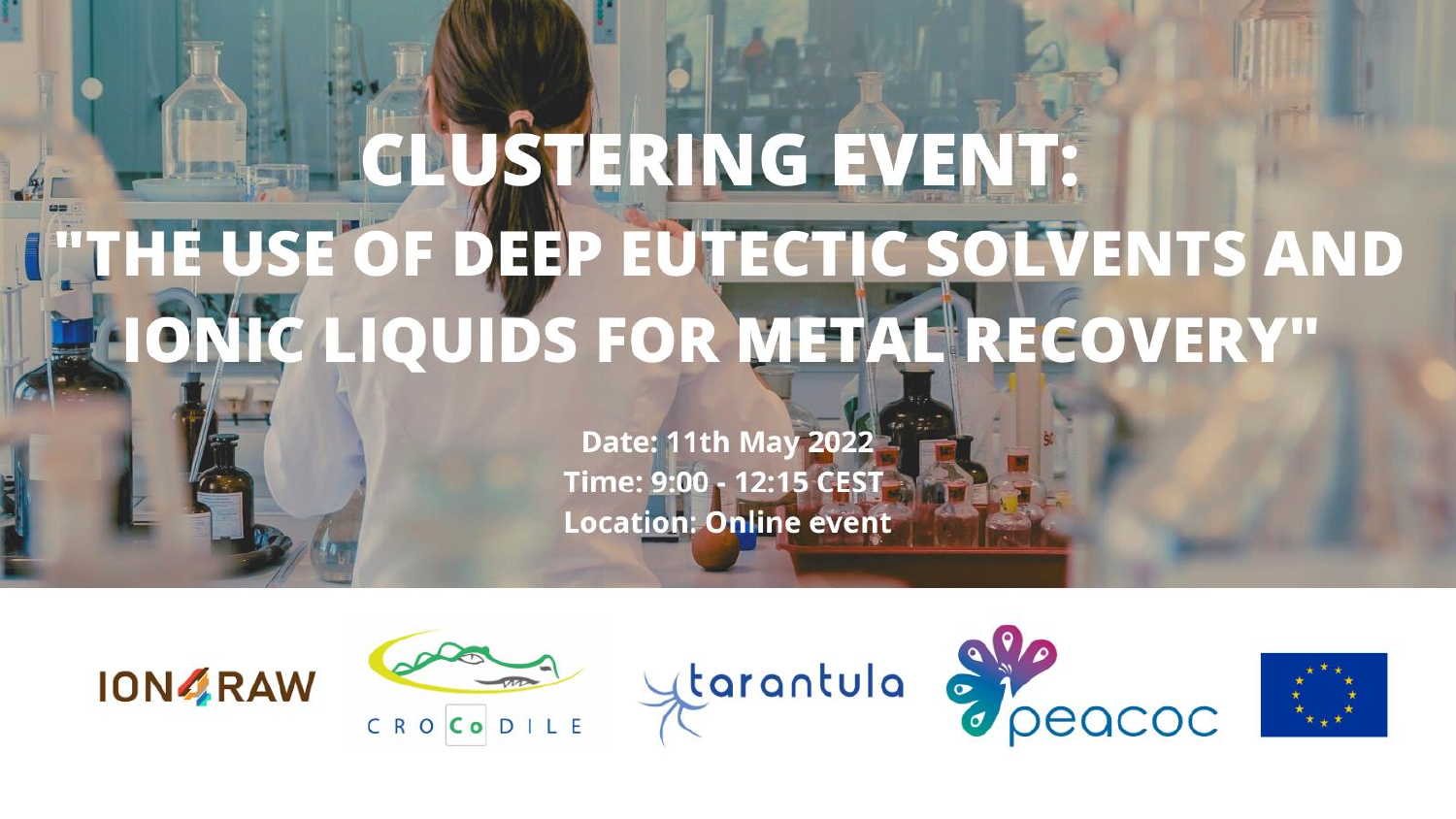## About PNO

PNO R&D Advisory makes Innovation processes intelligence based, more focused, faster and funded

- 1. Focus your RD&I strategy with recent insights in technology, market and policy trends
- 2. Tap into external innovations and partners, by building collaborative innovation ecosystems and collaborative projects to inspire your innovation process
- 3. Securing and funding projects through codevelopment, business modelling, grants, finance and realisation







Years of activity



400+ Open Innovation projects per year

>500.000 Funded projects and partners in our

intelligence tool



25.000+ Qualified RD&I partners

€ 1 Bn Total annual funding won

 $\overline{\cdot\cdot\cdot}$ 

2019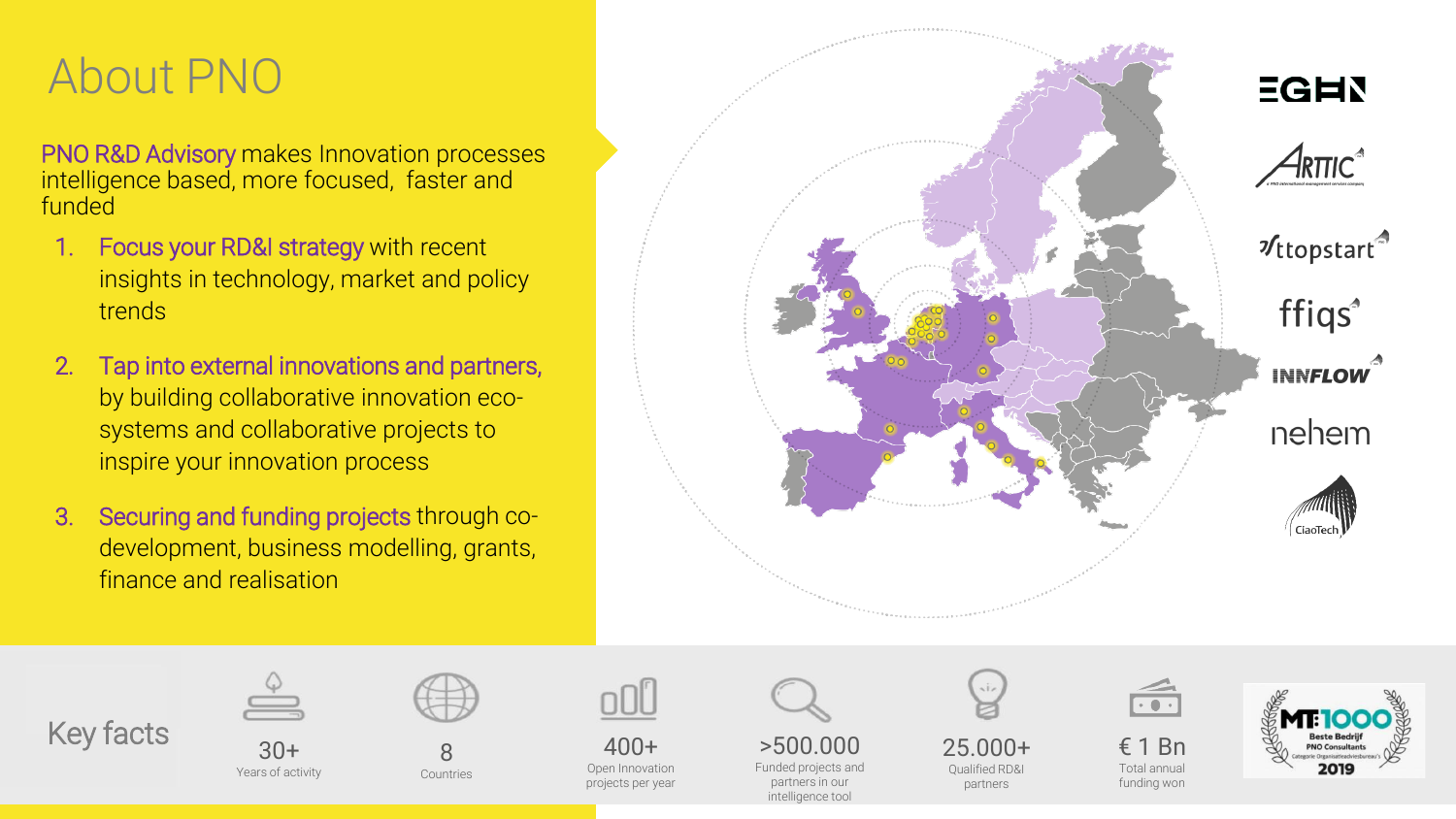## Footprint in multiple sectors



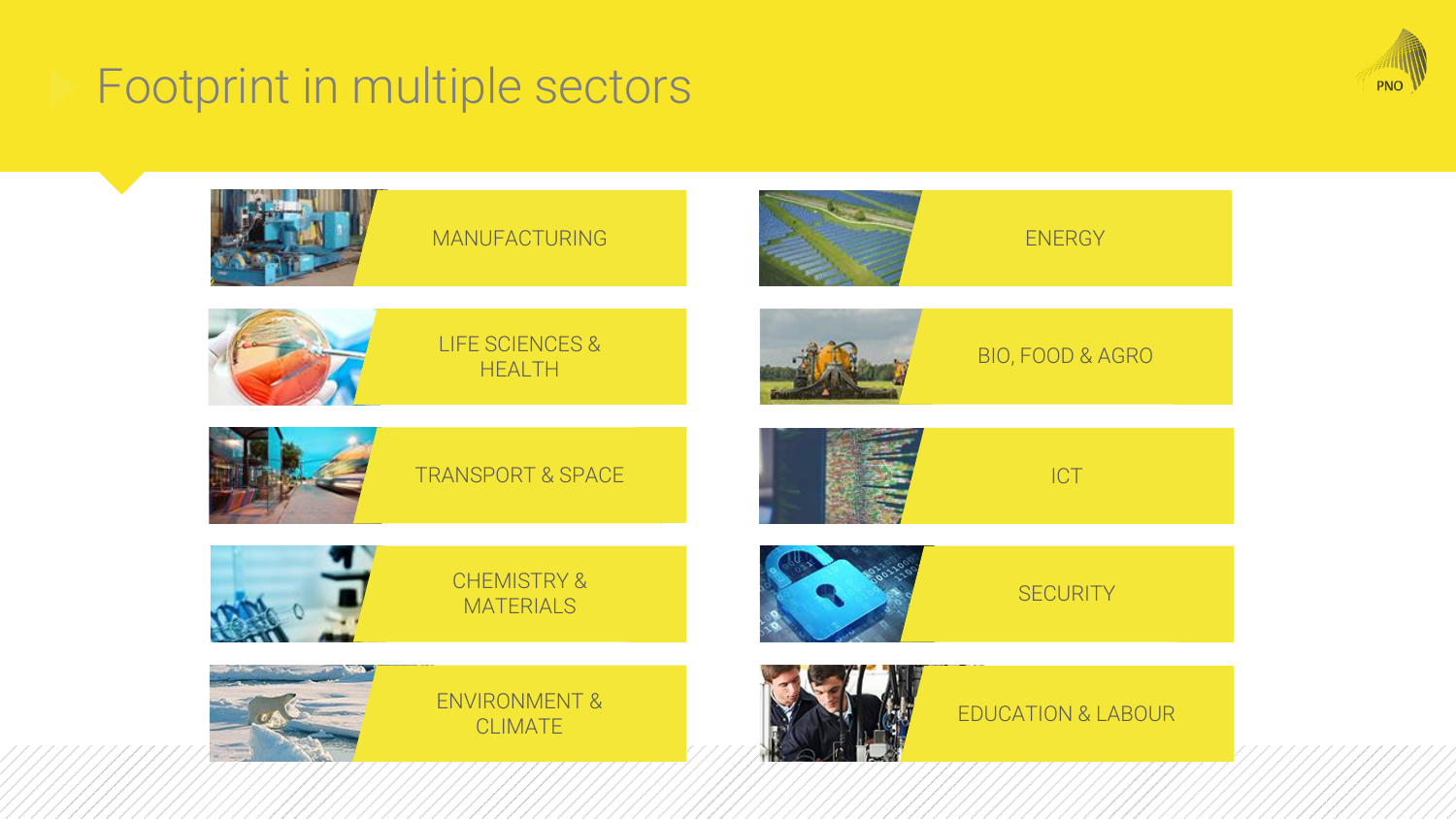# >300 EU consortia per year: Some examples



#### EUROPEAN PROJECTS



**ACHIEF** Innovative high-performance materials for Energy Intensive Industries <https://www.achief.eu/>



#### **COCODRILE**

Cobalt Recovery Using Secondary raw materials

<https://h2020-crocodile.eu/>



#### **Indus3Es**

Recover and revalue non-recovered lowenergy surplus heat in energy intensive industrial processes [http://www.indus3es.eu](http://www.industrial-biotechnology.eu/)/

#### **ION4RAW**

**ION4RAW** 

Recovery of critical raw materials from primary sources <http://ion4raw.eu/>



**MEMERE** Novel membrane reactor for the conversion of methane into ethylene <http://www.spire2030.eu/memere/>



**PEACOC** Platinum group metals Recovery Using Secondary raw materials <https://www.peacoc-h2020.eu/>



**TARANTULA** Recovery of critical raw materials from primary sources

<https://h2020-tarantula.eu/>

### **VIPERLAB**

Accelerate perovskite PV technology in Europe <http://www.platirus.eu/the-project/>

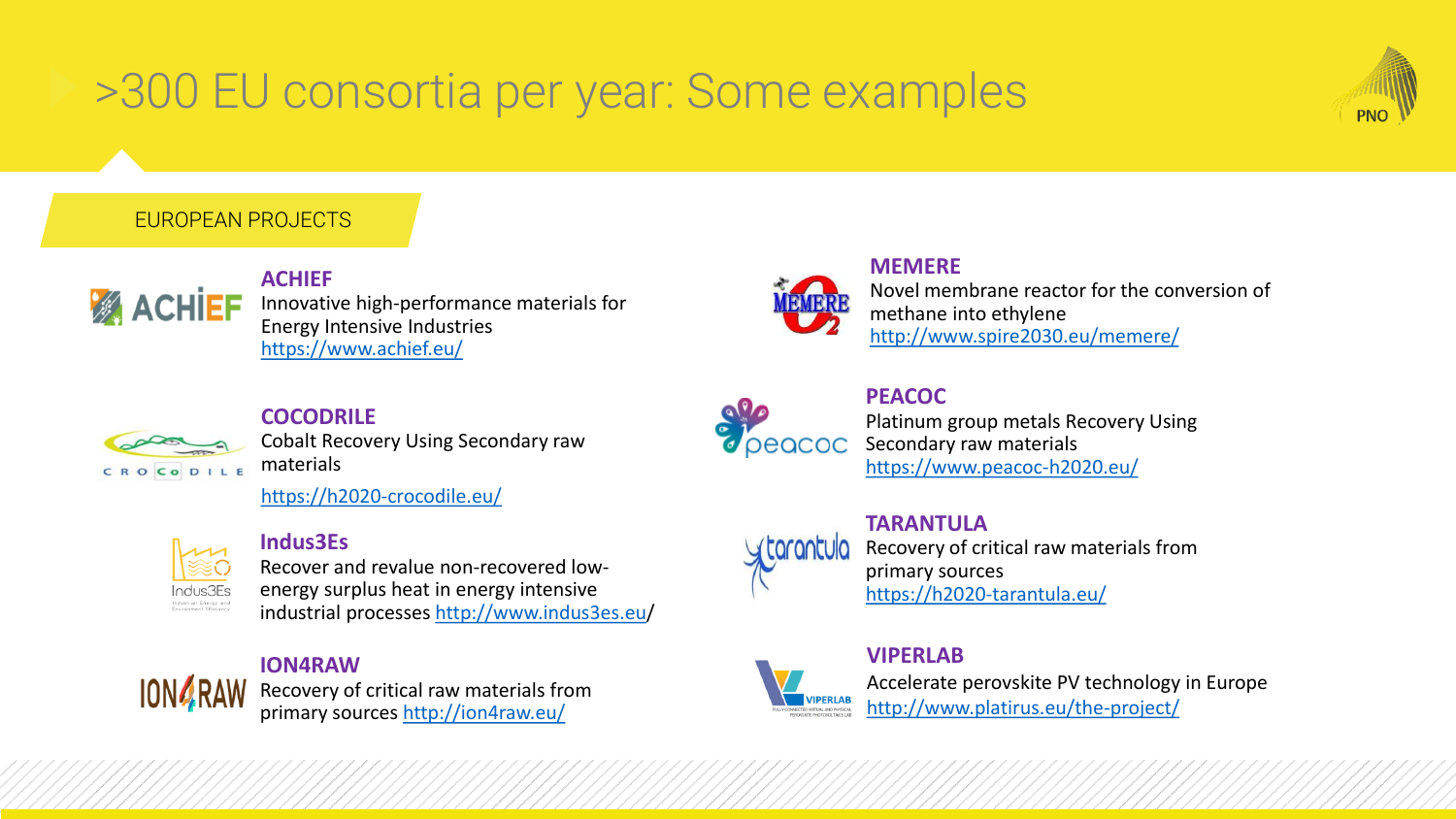



9.00 – 9.10: Welcome and introduction, Laura Borge (PNO)

9.10-10.30: PART 1-The use of Deep Eutectic Solvents and Ionic Liquids in the context of EU-funded R&D projects (15' pp)

- ION4RAW project, Maria Tripiana (IDENER)
- CROCODRILE project, Jokin Hidalgo (Tecnalia)
- TARANTULA project, Dr. Javier Nieto (Tecnalia)
- PEACOC project, Dr. Elisabet Andres (Tecnalia)
- Q&A to speakers

---------------- 10.30 – 10.40 (ca.) Coffee break -----------------------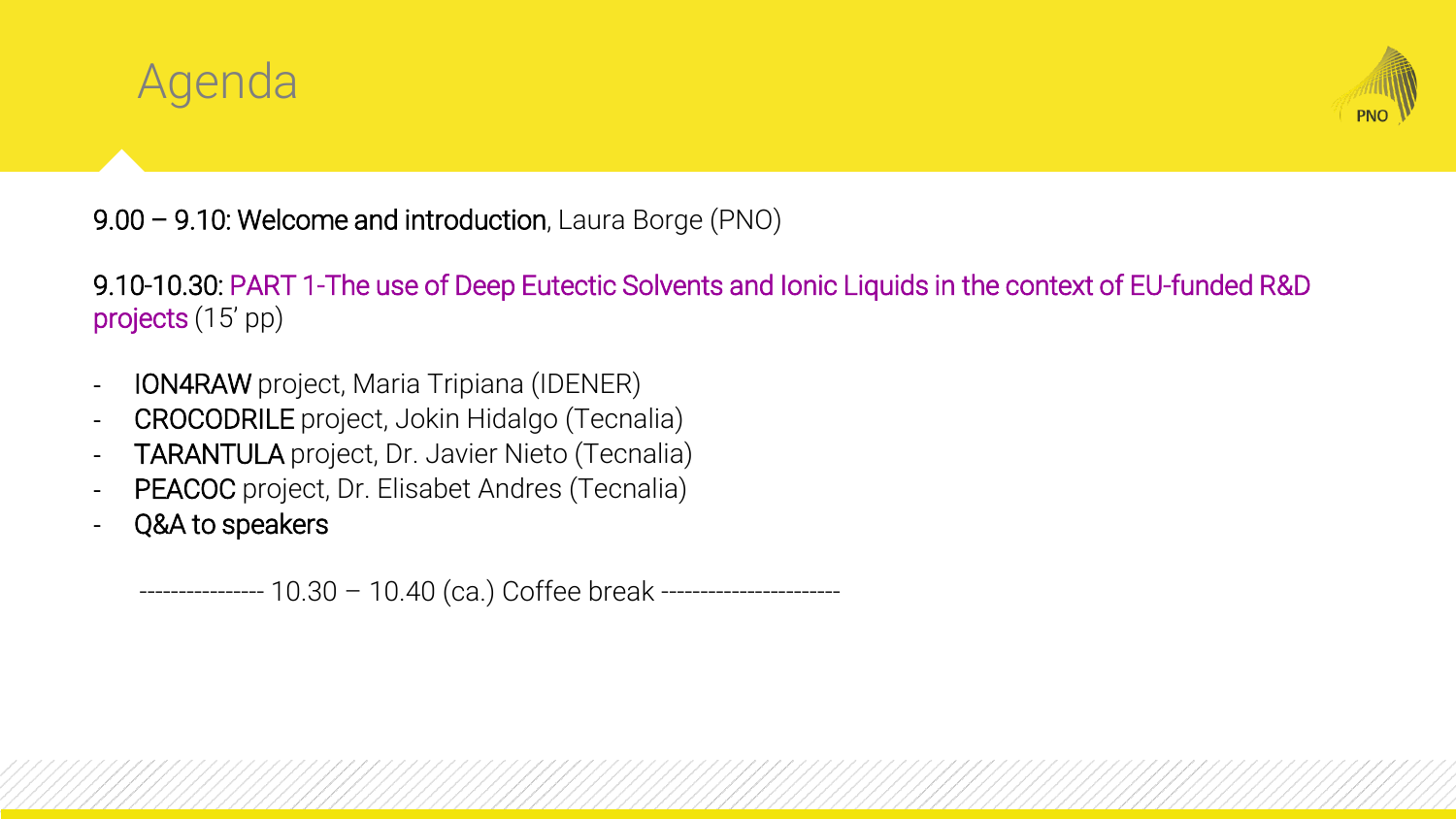



### 10:40-11:35: PART 2-The use of Deep Eutectic Solvents and Ionic Liquids at industrial level (15' pp)

- The case of **Solvionic**, Dr. Sebastien Fantini
- The case of **IOLITEC**, Dr. Sebastian Plebst
- The case of FFI Ionix, Bamdad Bahar
- Q&A to speakers

### 11.35-12.00: Panel discussion & Q&A

Challenges and opportunities for the use of Deep Eutectic Solvents and Ionic Liquids *All speakers from previous sessions, moderated by Laura Borge (PNO) and Nader Akil (PNO)*

### 12.00 – 12.15: Wrap-up and closure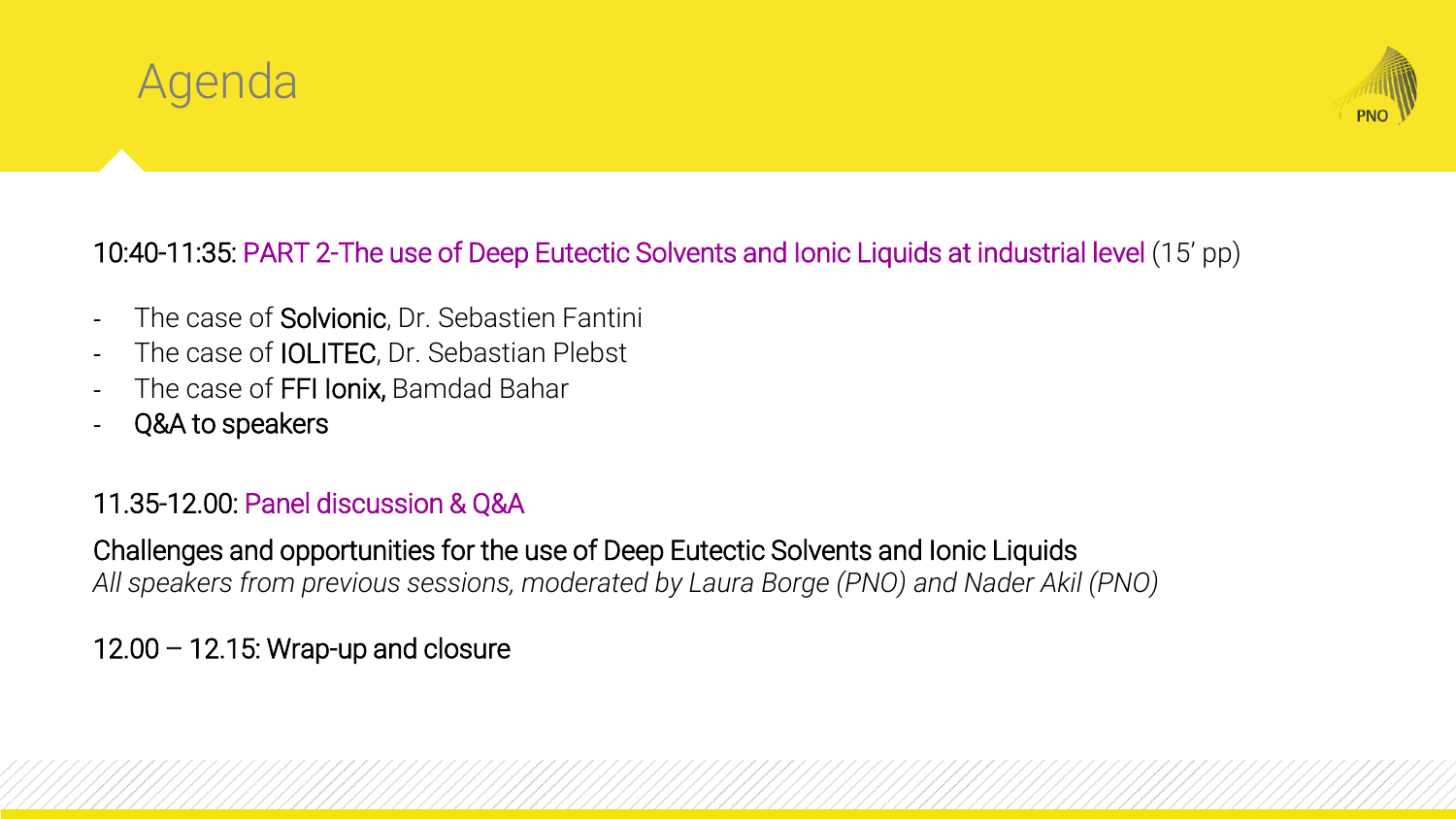# Objectives of the workshop



- Introduce you to four different European R&D projects (ION4RAW, CROCODILE, TARANTULA, PEACOC)
- Get the latest insights on the use of ionic liquids and Deep Eutectic Solvents for metal recovery from R&D and industrial viewpoints
- Understand technical and economic opportunities and challenges on the use of ionic liquids and Deep Eutectic Solvents from research and industrial viewpoints